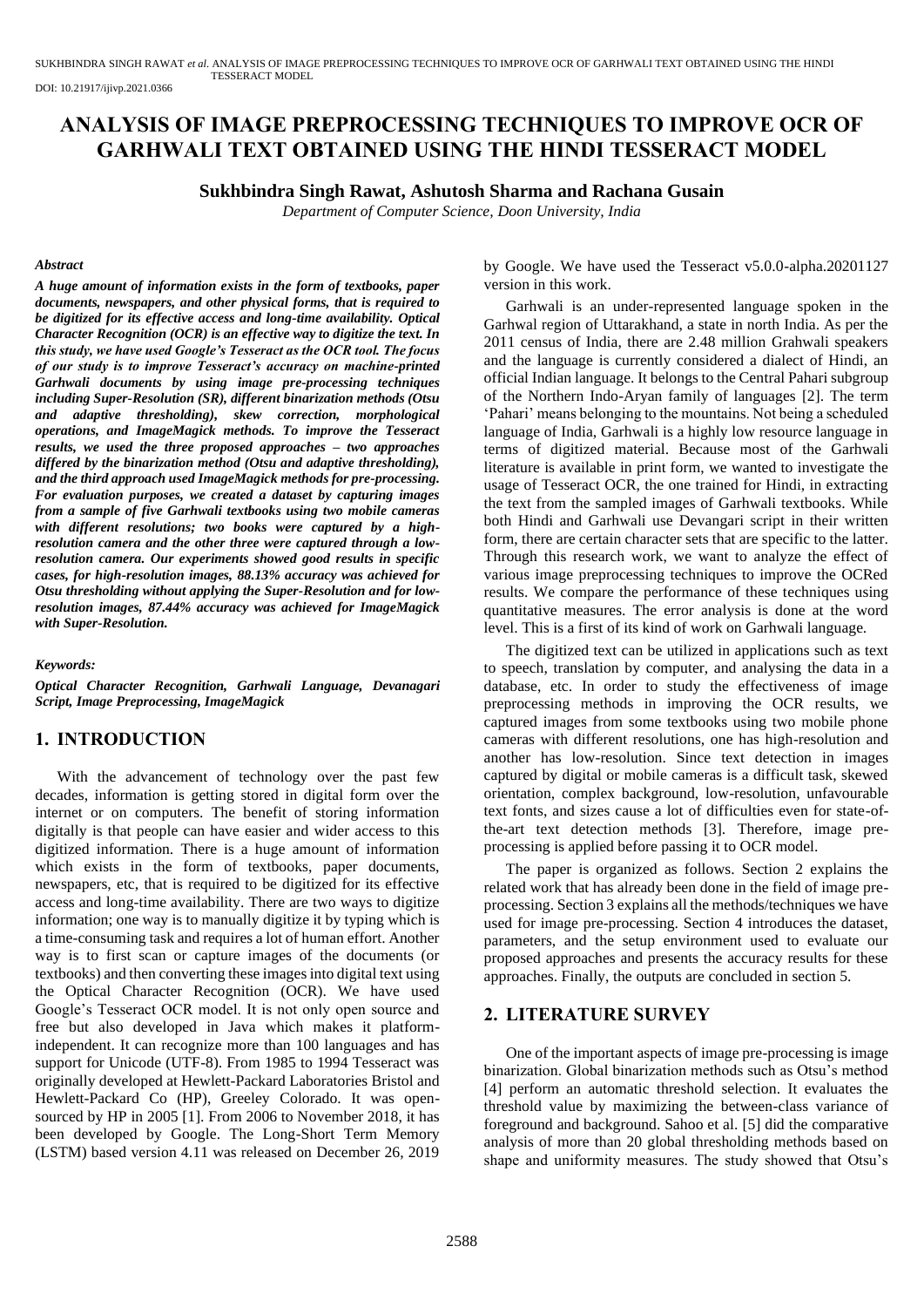method performed well if more uniformity and better shape of the object is required in the binary image.

Local binarization methods such as Niblack's method [6] generally give better results for the images degraded with noise and uneven illumination. It evaluates threshold based on the local mean  $\mu$  and standard deviation  $\sigma$ . The threshold *T* for pixel  $p(x, y)$ is evaluated in a window centered at  $(x, y)$  as

$$
T(x,y) = \mu(x,y) + k^* \sigma(x,y) \tag{1}
$$

Trier and Jain [7] evaluated the performance of 11 local adaptive thresholding methods based on the OCR's ability to recognize handwritten numerals from hydrographical images. In this study, Niblack's method combined with the postprocessing step of Yanowitz and Bruckstein's method gave the best performance. Niblack's method is sensitive to the *k* value and it is difficult to find one that gives good results for all the images. Sauvola and Pietikainen proposed an improved version of Niblack's method. The modified method defines the threshold *T*  as

$$
T(x,y) = \mu(x,y) + [1 + k^* \sigma(x,y)/R-1)] \tag{2}
$$

where  $\mu(x, y)$  and  $\sigma(x, y)$ are as in Niblack's formula. *R* is the dynamic range of standard deviation, and k is the correction factor, which ranges from 0 to 1. This modification reduces the sensitivity of k and improves the results for document images with noise and uneven illumination.

According to Philips [8] thresholding sometimes may remove some pixels resulting in characters having holes in them. The thresholding may also join separate objects resulting in objects looking similar to blobs which are hard to interpret. These problems can be solved by applying morphological operations.

More recently, super-resolution reconstruction using deep learning methods has received great attention. Dong et al. [9], [10] proposed Super-Resolution Convolution Neural Network (SRCNN). SRCNN performs an end-to-end mapping directly between low resolution (LR) and high resolution (HR) images. It provides good performance but the computation cost is huge which hinders it from practical usage. Dong et al. [11] proposed a new network system named Fast Super-Resolution Convolutional Neural Network (FSRCNN). They re-designed the SRCNN network structure and accelerated the network by a factor of almost 40. Their method produced satisfactory results and was also time-efficient.

# **3. IMAGE PREPROCESSING**

Preprocessing is a stage that can be used to improve the quality of the input image. It is required to remove or minimize different types of ambiguities and noises that occur during the scanning/clicking of an image and paper conditions so that the image can be accurately and efficiently processed by the OCR. A noisy image is more likely to be misread by an OCR model.

In our study, we have used two different methodologies, one that employs Otsu and adaptive thresholding and another using ImageMagick. The Fig.1 shows the steps required in generating the output (in text form) from the given input (an image). A detailed discussion on both the preprocessing methodologies is given in the following subsections.



Fig.1. Steps to generate the output text from the input image

## **3.1 METHODOLOGY 1: OTSU AND ADAPTIVE THRESHOLDING**

In case of Otsu's and adaptive thresholding, we have used the following steps to improve the quality of the image. The Fig.2 outlines the steps taken to employ this strategy. A brief discussion on the methods is given below.



Fig.2. Methodology for Otsu and Adaptive thresholding

#### *3.1.1 Super-Resolution:*

OpenCV provides a very useful technique called Super Resolution (SR), which converts a low-resolution image to a desirable high-resolution image based on deep learning methods. It provides some pre-trained models that can be used to get desired results very easily and effectively. There are lots of pre-trained models available for SR like EDSR (Enhanced Deep Residual Networks for Single Image Super-Resolution), ESPCN (Efficient sub-pixel Convolutional Neural Network), and FSRCNN (Fast Super-Resolution Convolutional Neural Network). These models can upscale an image by a level of 2, 3, or 4. In our work, we have used the FSRCNN model [11]. It has the following important attributes. First, the last convolution layer is replaced with a deconvolution layer, then the mapping is learned from the LR image to the HR image. Second, the mapping layer is redesigned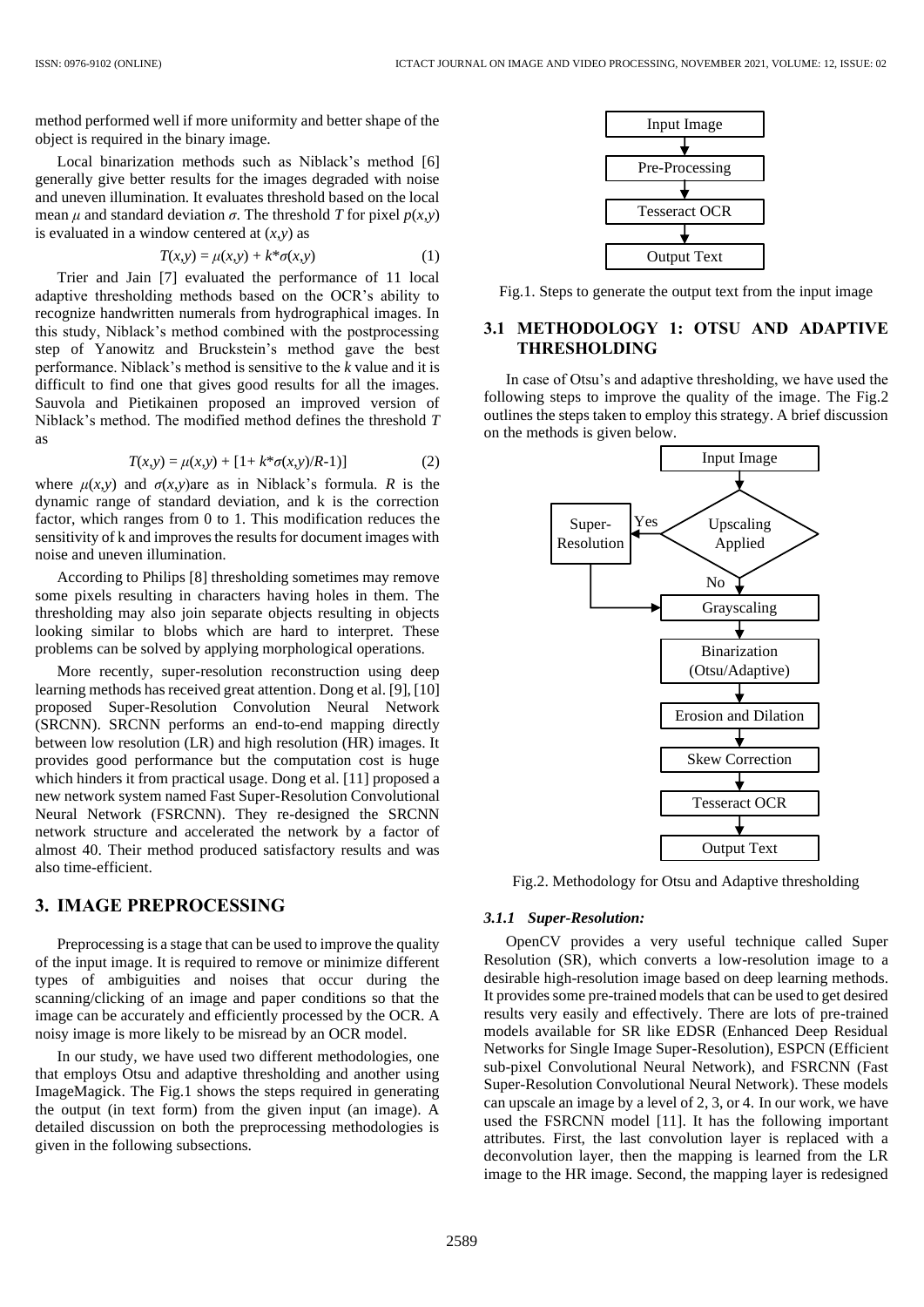by shrinking the input feature dimension before mapping and expanding back afterward. Third, the model uses smaller filter sizes but more mapping layers. The activation values are computed using Parametric Rectified Linear Unit (PReLU). The model achieves a speedup of more than 40 times with even superior restoration quality. Table 1 shows the resolution of different images after super-resolving with FSRCNN.

| <b>Image type</b> | <b>Initial Resolution</b> | <b>Upscaled Resolution</b> |
|-------------------|---------------------------|----------------------------|
| High-Resolution   | $2445 \times 4096$        | $7335 \times 12288$        |
| High-Resolution   | $2380 \times 3872$        | $7140 \times 11616$        |
| Low-Resolution    | $642 \times 821$          | $1926 \times 2463$         |
| Low-Resolution    | $524 \times 835$          | $1572 \times 2505$         |
| Low-Resolution    | $535 \times 849$          | $1605 \times 2547$         |

Table.1. FSRCNN results for five different images

#### *3.1.2 Grayscaling:*

Grayscaling is a process that converts a continuous tone image to grayscale levels. Grayscaling converts a colored image to grayscale which can reveal more information than a normal colored one. Normally a computer can represent up to 256 levels of gray color. This process is widely used in a lot of real-time applications such as CCTV and traffic light cameras [12].

#### *3.1.3 Binarization:*

Binarization is the process of converting a grayscale image into a black and white image. This is done by selecting a threshold value and classifying all the pixels above and below this value [13]. Selecting threshold values has a great influence on the binarization process. Choosing a high threshold value has a higher chance of removing some of the character strokes and a low threshold may result in unclear boundary areas of characters [14].

There are generally two thresholding methods: global threshold and local threshold. In the global threshold method, as the name suggests, only one constant value is selected as a threshold value for the entire image. It works on the principle of estimating the image background level measured by using the intensity histogram, but this technique is not suitable for poor quality images because there may be a case where some portion of the image is very dark or light. On the contrary, the local technique segments the entire image into sectors and processes each sector individually which results in each sector having its own threshold value. Because of this way of processing the dark regions of the image are processed separately than the regions having lighter color intensity. This technique not only improves the digital image but also reduces its size. We have used the following two thresholding methods in our research work.

1. **Otsu's Method:** In global thresholding, we choose the threshold arbitrarily. On the other hand, Otsu's method avoids having to choose a value and determines it automatically by evaluating various characteristics of the entire image (like lighting conditions, contrast, sharpness, etc). It segments the elements of the image into two classes by minimizing the variance on each of the classes. The basic idea is to segment the image histogram into two clusters with a threshold value which is defined as a result of minimization of the within-class variance or maximization of the between-class variance [4].

2. **Adaptive Thresholding:** This method evaluates the threshold for a small region of the image based on the characteristics of its locality and neighbours. Different settings can be obtained by supplying different values to the parameters of this method like the adaptive method to be used, threshold value and its type, the block size that specifies the size of a pixel neighbourhood used to evaluate the threshold value.

#### *3.1.4 Morphological Operations:*

Morphological operations can be applied to grayscale images as their light transfer functions are unknown and therefore their absolute pixel values are not considered important or are of minor interest [15]. Morphological techniques examine an image with a small shape known as a structuring element. The structuring element is a small matrix of pixels (binary image) where each pixel has a value of zero or one [16]. Out of many morphological operations, some are described as follows.

- 1. **Erosion:** It thins or shrinks objects in a binary image and the extent of shrinkage is determined by a structuring element. The erosion forms a new binary image  $g=f\Theta s$ , where  $f$  is the input binary image,  $s$  is the structuring elements and *g* is the new binary image. The new binary image being produced consists of ones in all locations (*x*,*y*) of the structuring element's origin at which s fits the input image  $f$ , i.e.,  $g(x,y)=1$  if  $s$  fits  $f$  and  $0$  otherwise, for all pixel coordinates (*x*,*y*).
- 2. **Dilation:** It thickens objects in a binary image and the extent of thickening is determined by a structuring element. The dilation forms a new binary image  $g=f\oplus s$ , where  $g(x, y)=1$  if *s* hits *f* and 0 otherwise.
- 3. **Closing:** The closing of an image is a dilation followed by an erosion, *f*∙*s*=(*f*⊕*s*)⊖*s*. It fills holes in the regions while keeping the initial region sizes. It is similar to dilation as it tries to enlarge the boundaries of the foreground regions in an image.
- 4. **Opening:** The opening of an image is an erosion followed by a dilation, *f*∙*s*=(*f*⊖*s*) ⊕*s*. This operation tends to open up a gap between objects connected by a thin bridge of pixels. Any regions that have survived the erosion are restored to their original size by dilation. It is similar to erosion as it removes some of the foreground pixels from the edges of regions of foreground pixels. However, it is less destructive than erosion in general.

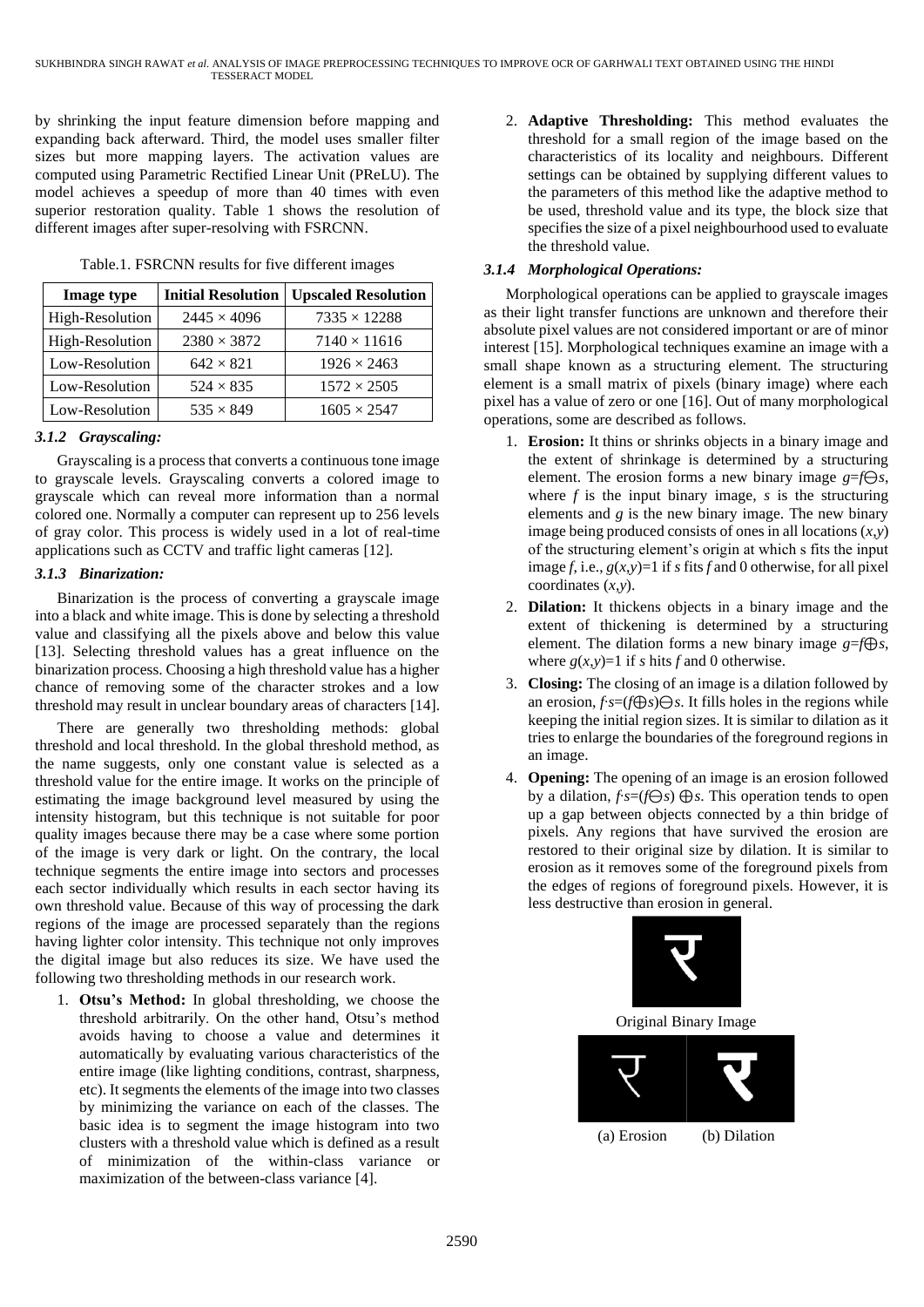

(c) Closing (d) Opening

Fig.3. Effect of morphological operations on the image of a Devanagari alphabet "ra"

The results of above morphological operations applied on the Devanagari alphabet "ra" is shown in Fig.3 above. See that erosion eliminates small-scale details from the image, whereas dilation fills in small incursions into the boundaries of a region, thereby reducing the gaps between different regions. Closing and opening, which combine the two, retain many details. In our study, we found out that our binarization methods were sometimes turning the characters into blobs. To solve this problem, we used to open as a morphological operation.

#### *3.1.5 Skew Correction:*

We have manually scanned the data from mobile cameras so there are chances that the images might be slightly skewed. So, in these cases, the efficiency of Tesseract may decrease, and to avoid such situations we have applied skew detection and correction using the Python library named deskew [17]. The deskew library uses Canny Edge Detection and Hough transform to determine the peaks, then it evaluates the deviation of each peak from 45-degree angles. The detected peaks are separated into bins, then the probable skew angle is chosen using the value in the bins.

# **3.2 METHODOLOGY 2: IMAGEMAGICK**

ImageMagick [18] is a free and effective software delivered as a ready-to-run binary distribution or as source code. To implement ImageMagick, we have used Wand [19] which is a ctypes-based simple ImageMagick binding for Python. In the case of ImageMagick, we have used the following steps to improve the quality of the image. The order in which we have implemented the various steps in the ImageMagick preprocessing tool are outllined in Fig.4 and a brief desription of the methods is given below.

#### *3.2.1 Resizing:*

In this step, the input image is resized so as to increase its resolution.

### *3.2.2 Unsharp Masking:*

This step aims to enhance text details and edges by using an unsharp masking filter. Sharpness describes the clarity of detail in a photo (document text in our case) and can be a valuable tool for emphasizing texture [3]. This method is used to sharpen the blurry edge of the characters present in the image. Here, we can control the blend between the filter and the threshold. The parameters used in this method are described below.

- 1. *Radius*: defines the size of the area to sample.
- 2. *Sigma*: defines the standard deviation.
- 3. *Amount*: controls the sharpening ability of the filter.
- if amount > 1, more sharpening filter is used.

if amount  $< 1$ , less sharpening filter is used.

4. *Thresholding*: if thresholding is greater than 0, it reduces the sharpening quality.



Fig.4. Steps applied in ImageMagick

The value of amount parameter plays an important role in sharpening the image but we should not take very large value of the amount (i.e., more sharpening) since it will result in unwanted noise in the image which can adversely affect the accuracy of the Tesseract model.

#### *3.2.3 Level:*

Level method is used to enhance the color of an image by controlling the black and white boundaries of an image. We define the following parameters to set the level.

- 1. Level range  $(l)$  gives two values white points and black points. So, for example, if white  $= 0.2$  and black  $= 0.8$  then we will have a level range [.2, .8]. Now, colors darker than the black point i.e., greater than 0.8 are set to 0 and colors brighter than the white point i.e., less than 0.2 are set to the maximum value.
- 2. Gamma (*γ*) is used to change the intensity of an image. A pixel is modified as pixel<sup>(1/γ)</sup>. Higher the *γ* value (more than 1), lower the intensity of the resulting pixel.

### *3.2.4 Grayscaling:*

Here, conversion of colored image into grayscale image is done using ImageMagick's transform\_colorspace method.

## *3.2.5 Adaptive Thresholding:*

As the name suggests, it adapts the threshold value for each pixel based on their neighbourhood. The area of the neighbouring pixels is defined by passing width and height arguments and an offset argument is used to apply a  $+/-$  value to the current pixel. The method has following parameters.

1. Width gives the width of surrounding pixels.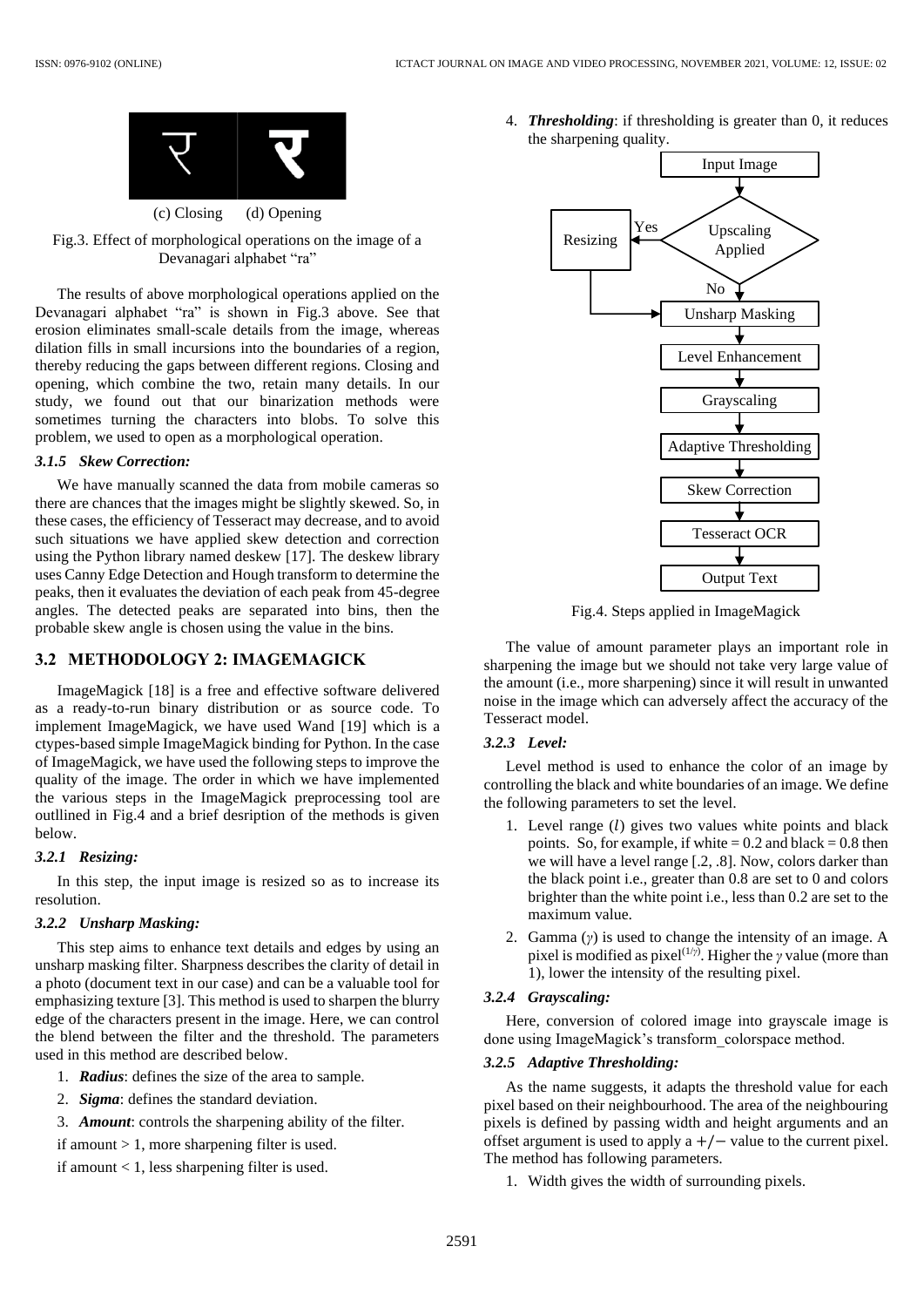- 2. Height gives the height of surrounding pixels.
- 3. Offset is used to change the current value of the pixels that can be added or subtracted from the current pixel.

#### *3.2.6 Skew Correction:*

This step aims to correct the skewness of the image. For skew correction, we again used the Python's deskew library.

# **4. EXPERIMENTS AND RESULTS**

We used OpenCV library to perform Otsu thresholding, adaptive thresholding, and morphological operations, while Wand library is used to implement ImageMagick's pre-processing methods. We also used the hin.traineddata [20] file which is provided by Google's Tesseract OCR. The hin.traineddata file is used for training the Tesseract model to OCR Hindi text. Hindi is one of the two official languages of India and is written in Devanagari script. Since there is no specific OCR model trained on Garhwali language as of writing this paper, and the Garhwali language is also written in Devanagari script, we used hin.traineddata for the text recognition purpose.

## **4.1 DATASET**

Our dataset has images from five Garhwali textbooks. Each book has different paper quality (background quality) and font style. Out of the five textbooks, two have been captured through high-resolution camera and the other three are captured through low-resolution camera. For experimental part, we have selected 10 random images from each book resulting in a sample of 50 images and a total of 15011 words. We also created five ground truth files by manually correcting all the mismatched or unrecognized words, so that we can compare these files with the output files generated by the Tesseract OCR. The approximate resolution of the selected images and the number of words present in the ground truth file for each of the five books are given in Table 2.

| <b>Book Title</b> | Approx. Resolution No. of words |      |
|-------------------|---------------------------------|------|
| Basumati          | $2380 \times 3872$              | 3748 |
| <b>Udrol</b>      | $2463 \times 4046$              | 3507 |
| Naubat            | $582 \times 909$                | 2362 |
| Ab Kya Holu       | $516 \times 837$                | 2919 |
| Kab Khulali Raat  | $524 \times 835$                | 2475 |

Table.2. Details of images and their sources

## **4.2 PARAMETERS**

The accuracy of the pre-processing methods depends upon the values of the parameters. Thus, it is important to choose the optimal value of parameters to achieve good accuracy. In the case of Otsu thresholding, we do not have the option to work with parameters but in the case of adaptive thresholding and ImageMagick, we can adjust the parameters to improve the results of Tesseract OCR.

In adaptive thresholding, we have used adaptive threshold Gaussian method where the threshold value is the weighted mean of the neighbouring pixels minus the constant value. We can change the size of a pixel neighborhood and the constant value

that is subtracted from the weighted mean or the mean value of neighboring pixels to calculate the threshold value. The value of the block size for both types of images is 51 and the constant value is 22 for HR and 7 for LR images.

In case of ImageMagick, we have resized each image to 3 times to maintain the same standard as used in the FSRCNN model. So, we have resized the HR images to  $7500 \times 11000$  and LR images to 1600×2500. The same level of sharpening is used for both types of images. The radius of the area to be sampled is 8 with a standard deviation of 4 and the amount value 1. The same level of color enhancement is used for both the high-resolution and low-resolution images. We have used a level range of [0.2, 0.8] and gamma value 1.1 to change the intensity of each pixel in the image. For thresholding we have used a sample area of height 80 and width 80 for both types, but used different offset values - 0.15 and -0.08 for HR and LR images respectively.

## **4.3 RESULTS**

For calculating the number of errors, the text generated by different approaches is matched with the ground truth file. This is done by splitting the text on whitespaces (blanks and newlines) which gives us the lists of words present in the text files. Now, we need to calculate the number of missing words as well as the number of mismatched words between the ground truth file *g* and the OCR output file *t*. For quantifying the models' performance, we define the following terms.

The number of missing words MSW in t can be computed by finding the difference between the size of *g* and *t* as:

$$
MSW = length(g)\text{-}length(t) \tag{3}
$$

where  $length(g)$  and  $length(t)$  represent the number of words in the two files respectively. It is to be noted that the OCR converted text may fail to capture some words from the input image as well as it might also lead to the presence of extra words in the output text. The term MSW accounts for both missing as well as extraneous words in the output file.

After determining the difference in the number of words in g and *t*, we need to check the degree of matching in the two files. The number of mismatched words MMW is calculated by matching each word present in t to g and if no match is found, it means that the word is recognized incorrectly by the Tesseract OCR. We can then compute the total number of errors *E* as defined by Eq.(4)

$$
E = \begin{cases} MMW + MSW & MSW > 0 \\ MMW & MSW \le 0 \end{cases}
$$
 (4)

Finally, the accuracy of the entire mechanism can be calculated as

$$
Accuracy=(1-E/n)\times100 \tag{5}
$$

where  $n = length(g)$ .

Using Eq.(4) and Eq.(5), we now evaluate the image preprocessing methodologies discussed in section 3 and report the results in the following subsections for images of different resolutions.

#### *4.3.1 Results for High-Resolution Images*

The number of errors and accuracy for HR images from Basumati and Udrol books are reported in Table.3 (without SR) and Table.4 (with SR). From Table.2, we obtain the total number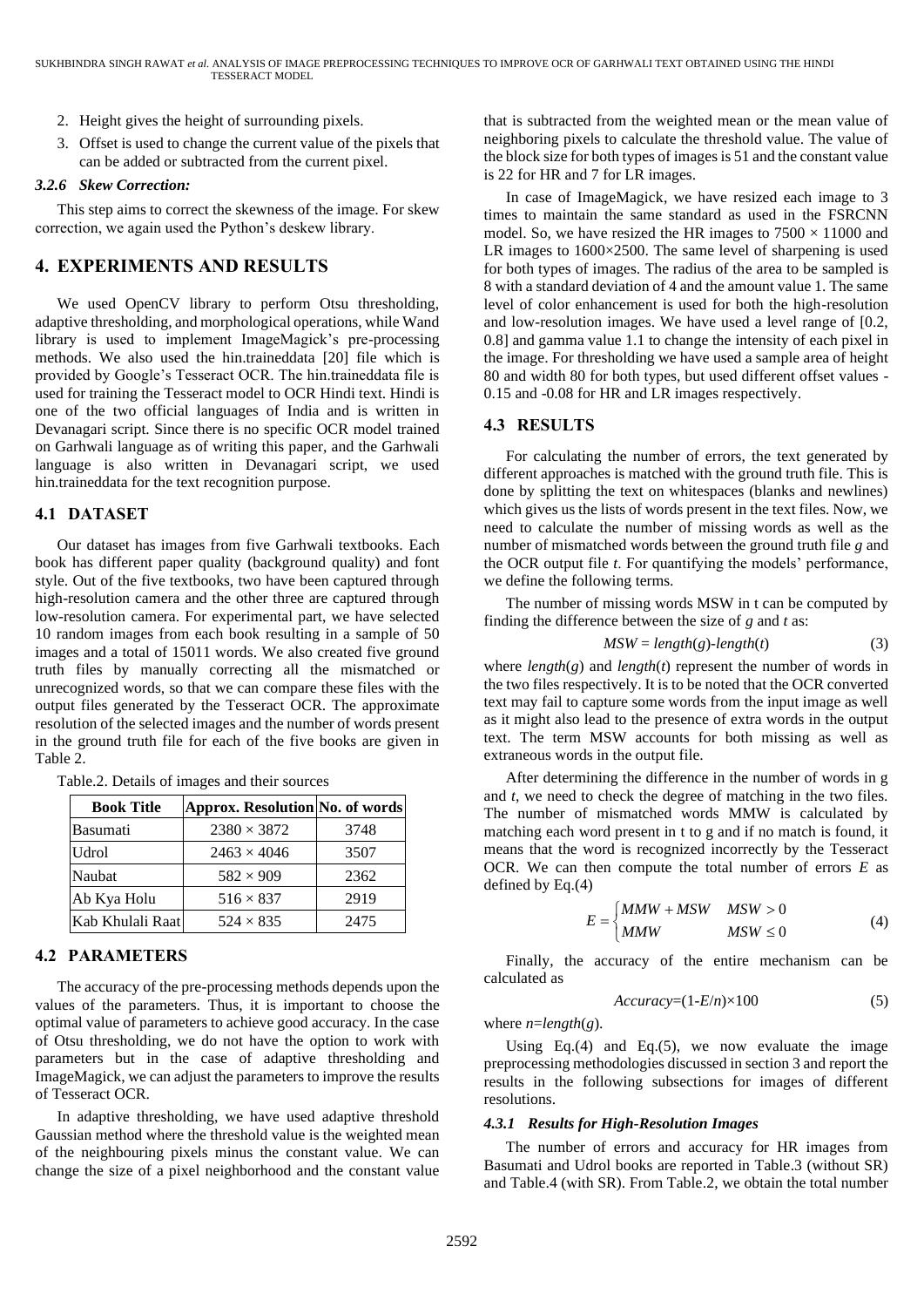of words *n*=7255. Direct application of Tesseract OCR to the HR images without any preprocessing give an accuracy of 86.78% with number of errors equal to 959.

| Table.3. Results for HR images without SR |  |  |  |
|-------------------------------------------|--|--|--|
|-------------------------------------------|--|--|--|

| <b>Method</b>            | Number of Errors   Accuracy |        |
|--------------------------|-----------------------------|--------|
| <b>Otsu Thresholding</b> | 861                         | 88.13% |
| Adaptive Thresholding    | 1115                        | 84.63% |
| ImageMagick              | 1227                        | 83.08% |

| Table.4. Results for HR images with SR |  |  |  |  |
|----------------------------------------|--|--|--|--|
|----------------------------------------|--|--|--|--|

| <b>Method</b>         | <b>Number of Errors</b> | <b>Accuracy</b> |
|-----------------------|-------------------------|-----------------|
| Otsu Thresholding     | 2763                    | 61.91%          |
| Adaptive Thresholding | 4882                    | 32.70%          |
| ImageMagick           | 2713                    | 62.60%          |

As we can see from the above tables that without applying super-resolution, Otsu thresholding performs better than the other two approaches with an accuracy of 88.13%. It is evident from the results that super resolution does not help if the input image is already a high-resolution image. The performance of all these approaches degrades resulting in an increase in the number of errors. This may be due to some reversal effects when SR is applied on images which already have high resolution causing the image quality to become poor. Amongst the three methods, Otsu thresholding performs best for higher resolution images. Also, the best accuracy reported with Otsu thresholding without SR is better than that of Tesseract OCR applied to the images without any preprocessing.

#### *4.3.2 Results for Low-Resolution Images:*

The number of errors and accuracy for LR images from Naubat, Ab Kya Holu and Kab Khulali Raat books are reported in Table 5 (without SR) and Table 6 (with SR). As before, from Table 2, we obtain the total number of words  $n = 7756$ . Tesseract OCR applied without any preprocessing to the LR images give an accuracy of 86.86% with number of errors equal to 1019.

|  | Table.5. Results for LR images without SR |  |  |  |  |  |
|--|-------------------------------------------|--|--|--|--|--|
|--|-------------------------------------------|--|--|--|--|--|

| <b>Method</b>         | <b>Number of Errors   Accuracy</b> |        |
|-----------------------|------------------------------------|--------|
| Otsu Thresholding     | 4421                               | 42.99% |
| Adaptive Thresholding | 4644                               | 40.13% |
| ImageMagick           | 1399                               | 81.96% |

| Method                   | <b>Number of Errors</b> | <b>Accuracy</b> |
|--------------------------|-------------------------|-----------------|
| <b>Otsu Thresholding</b> | 1259                    | 83.76%          |
| Adaptive Thresholding    | 1332                    | 82.82%          |
| ImageMagick              | 974                     | 87.44%          |

From Table.5 and Table.6, we observe that when superresolution is not applied, the accuracy rate is very low for Otsu and adaptive thresholding but the results are quite good for ImageMagick. When super-resolution is applied, we can see the improvement by over 40% in the case of Otsu and adaptive thresholding and an improvement of 5.48% in the case of ImageMagick. Overall, ImageMagick with super-resolution performs better than the other two approaches in the case of lowresoluton images with an accuracy of 87.44%, which again is better than the Tesseract results without any preprocessing applied. The Fig.5 gives an overall comparison of all the methods in terms of the number of errors found in the output text for both HR and LR images for a quick analysis.



Fig.5. Error graph for HR and LR images using different approaches

# **5. CONCLUSION**

In this work, we used Tesseract OCR for the purpose of OCRing Garhwali text. In order to evaluate the accuracy of the model, we took sample images from five different books. For each of these images, we obtained the OCRed text using the Tesseract model trained on Hindi language. In order to evaluate the efficiency of this model, compared with various image preprocessing techniques, we manually corrected the text files to match the input images. Obtaining these ground truth files took a significant amount of time. The time and effort needed to manually correct the OCR results can be significantly improved if we can apply appropriate preprocessing techniques. So, we experimented with the widely used preprocessing techniques, namely, Otsu, adaptive thresholding and ImageMagick, with and without super-resolution, to see their effect on the output performance. From the results obtained using these approaches, we can deduce that super-resolution performs well only on lowresolution images; using it on high-resolution images decreases the accuracy of the Tesseract OCR. We also found out that for high-resolution images, Otsu performs better than the others and for low-resolution images, ImageMagick performs better out of all the approaches we have used.

### **REFERENCES**

- [1] R. Smith, "An Overview of the Tesseract OCR Engine", Proceedings of IEEE International Conference on Document Analysis and Recognition, pp. 1-14, 2007.
- [2] G. A. Grierson, "*Linguistic Survey of India*", Superintendent of Government Printing, 1916.